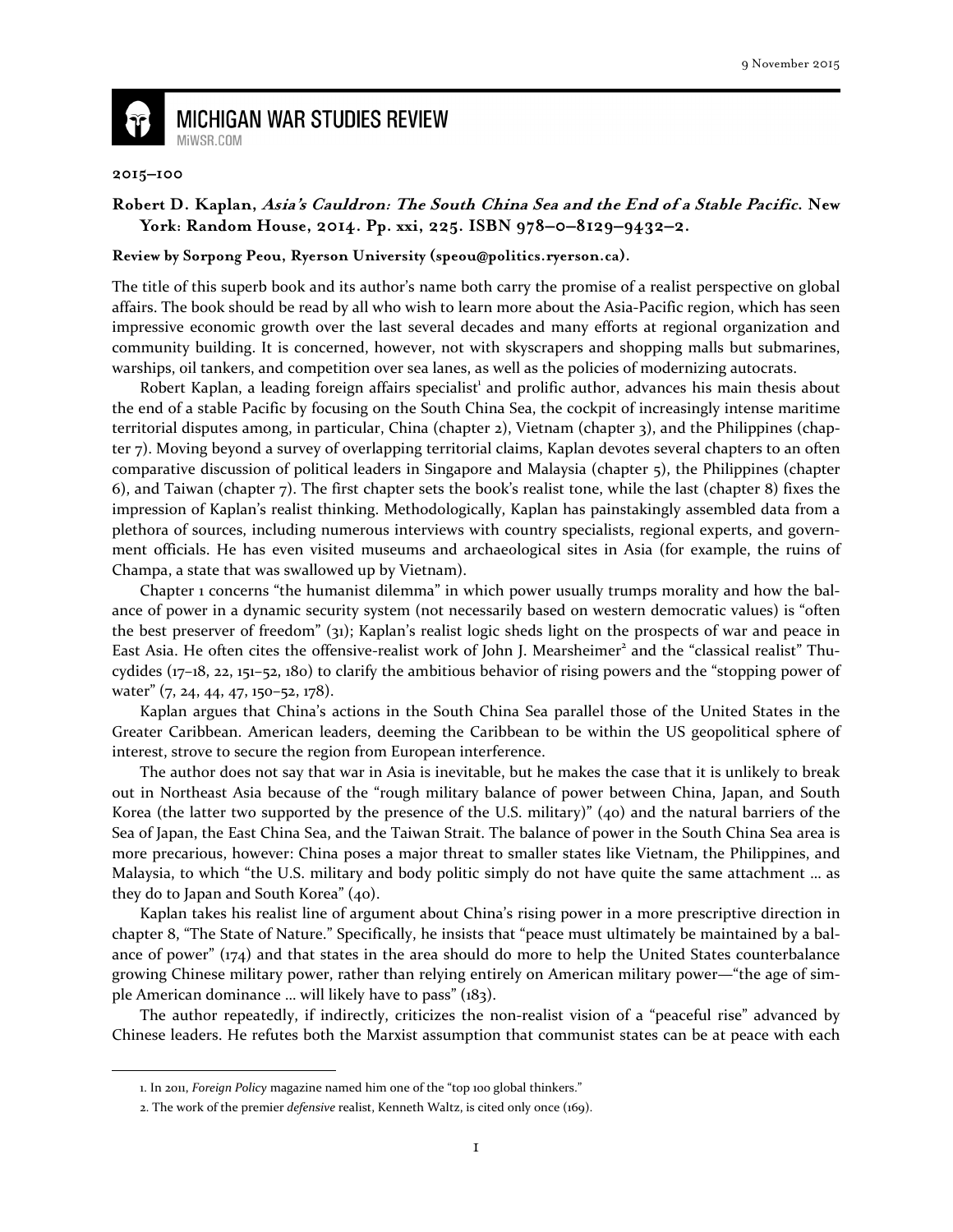other, and Western claims for the mitigating or pacifying effects of economic interdependence, globalization, international institutions, international law, and liberal democracy. For him, China's view of itself as a benign, non-hegemonic power "becomes increasingly untenable" because its leaders will do what American leaders did in the Caribbean. Instead of coexisting peacefully, communist China and communist Vietnam continue to threaten each other: "the new and enlarged Vietnamese state became a much greater threat to communist China than to the United States" (xxi), and the two communist states went to war in 1979.

 Globalization has made no significant impact on the South China Sea, where territorial boundaries and disputes have not lost their meaning (13). None of the states in the area has shown more interest in acquiring either wealth or weapons—they have coveted both. Greater wealth has enabled them to accumulate more weapons for national defense. Kaplan writes that "the two realities I have encountered almost everywhere in the region are shopping malls and submarines" (143-44). He also stresses that economic interdependence or integration has not curbed Beijing's territorial designs. Despite the hundreds of flights per week linking China and Taiwan, the former has fifteen hundred land-based missiles aimed at the latter (150). An invasion is precluded only by the existing balance of power and a large expanse of sea.

 Even if China were to become democratic, instability in the South China Sea would not be lessened. Moreover, democratization, Kaplan maintains, tends to generate and foster competitive or old-fashioned nationalism that leads to the modernization of militaries (167, 174). If democracies do not fight each other, it is largely because of the balance of power between them. "The British [for instance] did not challenge the Americans [over the Caribbean at the turn of the twentieth century], because they knew the latter would fight hard to defend the maritime extension of their own North American continent" (48).

 Kaplan's arguments are truly perceptive and his book will instruct everyone interested in regional politics in the South China Sea, but I find myself struggling to grasp the realist logic of his thought. Given his admiration for Mearsheimer's work, one might think that Kaplan is an offensive realist. China would certainly like to see the United States decline and leave Asia. The Chinese could then continue to gain geopolitical power and prestige without having to go to war. Is Kaplan then a neoclassical realist? He has written extensively on the role of political leaders in the United States, China, Singapore, Malaysia, the Philippines, and Taiwan, being careful to distinguish good from bad autocrats. Just as American presidents like Theodore Roosevelt (46, 47) have sought to dominate the Caribbean, Chinese leaders are now seeking to expand China's strategic sphere of influence beyond its national borders.

 Kaplan often cites Thucydides, who famously contended that "the 'real cause' of the Peloponnesian War was the rise of Athenian sea power and the 'alarm which this inspired in Sparta'" (180), and that "The strong do what they can and the weak suffer what they must" (18). So, too, in today's world, China's burgeoning military power, especially in the air and on the sea, is "altering the regional balance of power, something which in and of itself is destabilizing" (181). Neoclassical realists often believe a unipolar world provides the most stable system in international affairs. But, Kaplan also writes, "the age of simple American dominance, as it existed through all of the Cold War and immediately beyond, will likely have to pass. A more anxious, complicated world awaits us" (183). He sees the Cold War or immediate post-Cold War international system as unipolar, dominated by the United States. Political scientists concur that the collapse of the USSR gave rise to just such a unipolar world. Since Kaplan predicts that "A more anxious, complicated world" (179) will emerge with the passing of American predominance, he implies that a unipolar system is the most stable.

 However, if such a system cannot be sustained because of the tendency of emerging powers to become revisionist or anti-status quo, then defensive realists also have a point—non-dominant states tend to join forces against hegemonic powers. Thus, according to Kaplan, "an emerging Asian power web designed to balance against China links countries like India and Vietnam in a 'robust strategic partnership'" (182).

 The end of American preeminence heralds "a more anxious, complicated world," but both defensive and offensive realists agree that this new world may not spell the end of a stable Pacific, if a bipolar balanceof-power system emerges. But it is unclear whether any such system would be more complicated than the Cold War dichotomy of a communist Soviet Union and a liberal United States. Post-Mao China and the United States, sharing the same economic ideology (capitalism), may be less prone to mutual hostility or